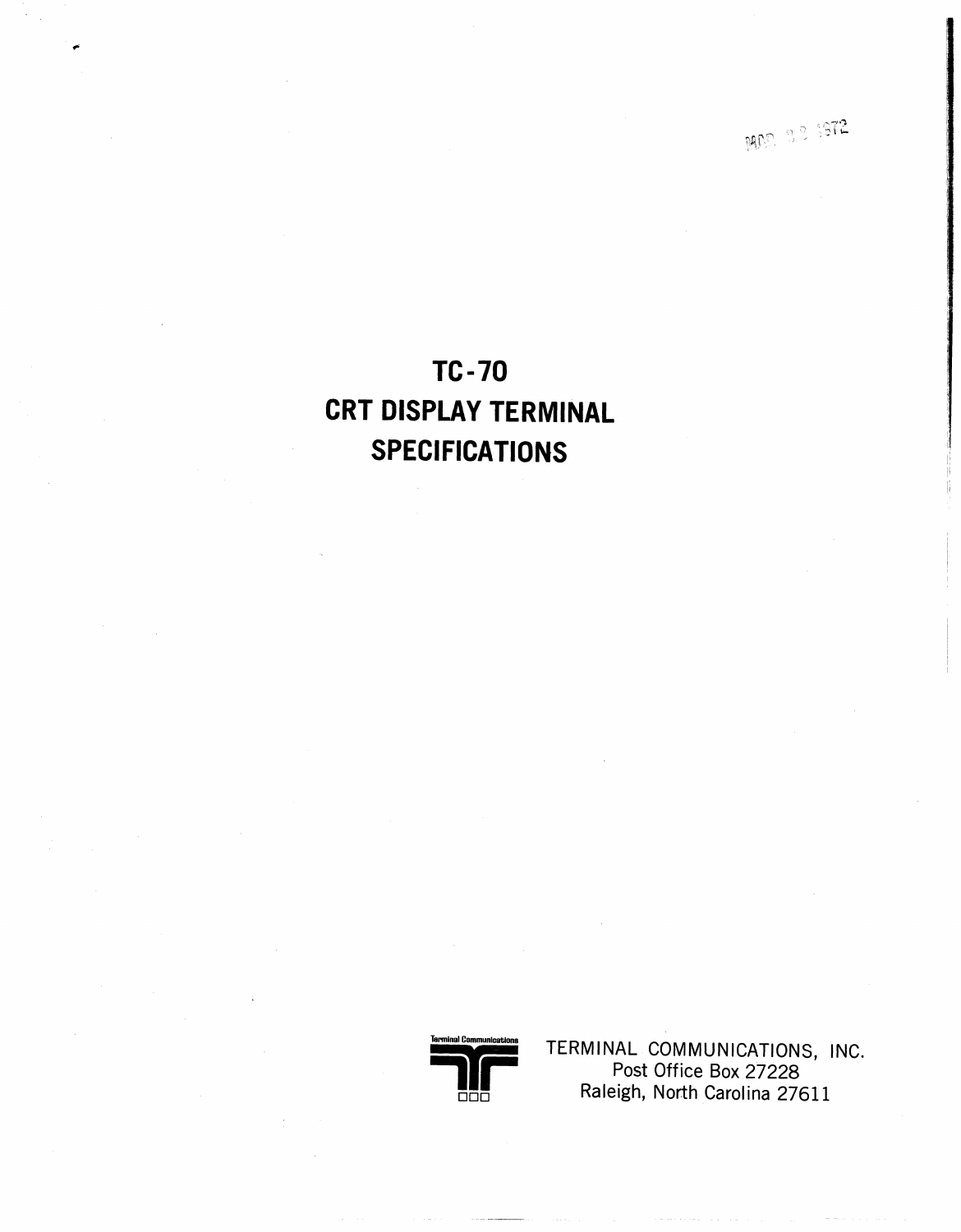# TC-70 DISPLAY TERMINAL SPECIFICATIONS

#### 1.1 General Description

The TC-70 Display Terminal consists of a video display and keyboard packaged with their control electronics. The communication controls are entirely self-contained providing for direct connections to a communication line interface. By use of the standard typewriter keyboard and auxiliary control keys, the operator may request information from the computer, secure a response to the inquiry, or send an administrative message.

#### 1.2 Display Description

The display section of the terminal employs a 12" video screen. Characters are displayed utilizing a 5 x 7 dot matrix technique. A special symbol (cursor) indicates the position currently addressed for data entry. The cursor re-' verses the background area around the character to provide the operator with a positive identification of the data entry point.

The video screen may be organized as a split screen (horizontally split) *or* as a full screen display. The split screen mode is the normal mode, to which the terminal automatically returns after every transmitted message. The top portion of the video screen is utilized for operator entry into specific field locations. The lower section of the split screen section (receive area) is reserved for responses and messages transmitted by the computer.

#### DISPLAY CHARACTERISTICS

| Characters $\ldots \ldots \ldots \ldots \ldots 512$        |                          |
|------------------------------------------------------------|--------------------------|
|                                                            |                          |
| Characters Per Row $32$                                    |                          |
| Number of Rows $\dots \dots \dots \dots \dots 16$          |                          |
| Video Type $\dots\dots\dots\dots\dots 12$ Inch Rectangular |                          |
|                                                            |                          |
| Character Height 26 Inches                                 |                          |
| Row Spacing 11 Inches                                      |                          |
|                                                            |                          |
| Display Mode  Modified Raster Scan                         |                          |
|                                                            |                          |
|                                                            | <b>Cycles Per Second</b> |

#### 1.3 Keyboard Description

The keyboard is physically and functionally divided into three sections to facilitate message composition as shown in Figure 1.

#### 1.3.1 Alphanumeric Keyboard

This keyboard has a standard typewriter layout and offers the superior human factors of a standard IBM Selectric Key mechanism. Its function is to provide for operator entry of message data.

#### 1.3.2 Function Keyboard

This 15-key cluster provides a means for the operator to access anyone of the predefined fields in a message. (Field identification and field size must be specified by the customer when ordering.) The purpose of the Function Keyboard is to provide a message composing control over the data entered. This keyboard controls the data entry cursor, and depression of a function key automatically positions the cursor in the first position of the corresponding field. Each function key operates independently as a preset tab key. The keys are labeled to correspond to their respective fields. The function keys may be depressed in any order.

#### 1.3.3 Control Keys

Several control keys are provided which establish the state of the terminal. These keys enable the operator to select the format for the display and change the cursor position. Independent keys initialize the terminal and effect message transmission. A full description of the control keys is provided below and in Figure 1.

#### 1.3.3.1 Display Format

*Full Screen:* This momentary switch, when depressed, deactivates the split screen controls making the complete display screen available for message composition or receiving. Depressing Full Screen places the cursor at the beginning of the lower light on the console. In Full Screen mode, message transmission terminates at the current cursor location.

In Full Screen mode without Header, incoming messages are inhibited  $(N)$  response to address) while the operator is composing a message. A Message Waiting indicator alerts the operator to this condition. The terminal will return to Split Screen status upon transmission of the message, unless Header is in effect.

*Split Screen:* This momentary switch may be depressed to place the terminal in Split Screen mode.

*Header:* This switch mechanically latches in either of two positions. Upon depression (in Full Screen mode only), the switch causes the screen to be electronically split into two portions divided at the position of the cursor. All information preceding the cursor is protected against modification by the computer. Any subsequent recceived messages will begin at the selected split screen location. Raising the Header key returns the terminal to the standard screen mode. The Header condition is indicated by a light on the console.

*Field Limits:* This switch mechanically latches in either of two positions. When depressed, the pre-defined fields (as described in paragraph 1.3.2) are defined on the display screen by plus  $(+)$  delimiters.

#### 1.3.3.2 Display Cursor Controls

*Back Space*  $(\leq -)$ : This key moves the cursor one place to the left.

*Forward Space*  $(->)$ : This key moves the cursor one place to the right.

*Line Return ( ):* This key moves the cursor one line up.

*Line Advance* ( ): This key moves the cursor one line down.

The cursor controls described above have two modes of operation, repetitive and single cycle. Pressing and releasing any of these keys results in a single space in the selected direction. Pressing and holding any of these keys causes repeated spaces until the key is released.

*Alternate Field:* This momentary key initiates a shift mode which redirects the addresses of three of the function keys. This mode is reset by a second depression of the Alternate Field Key or upon transmission of the message. The operator is reminded of this mode of operation by a light on the console.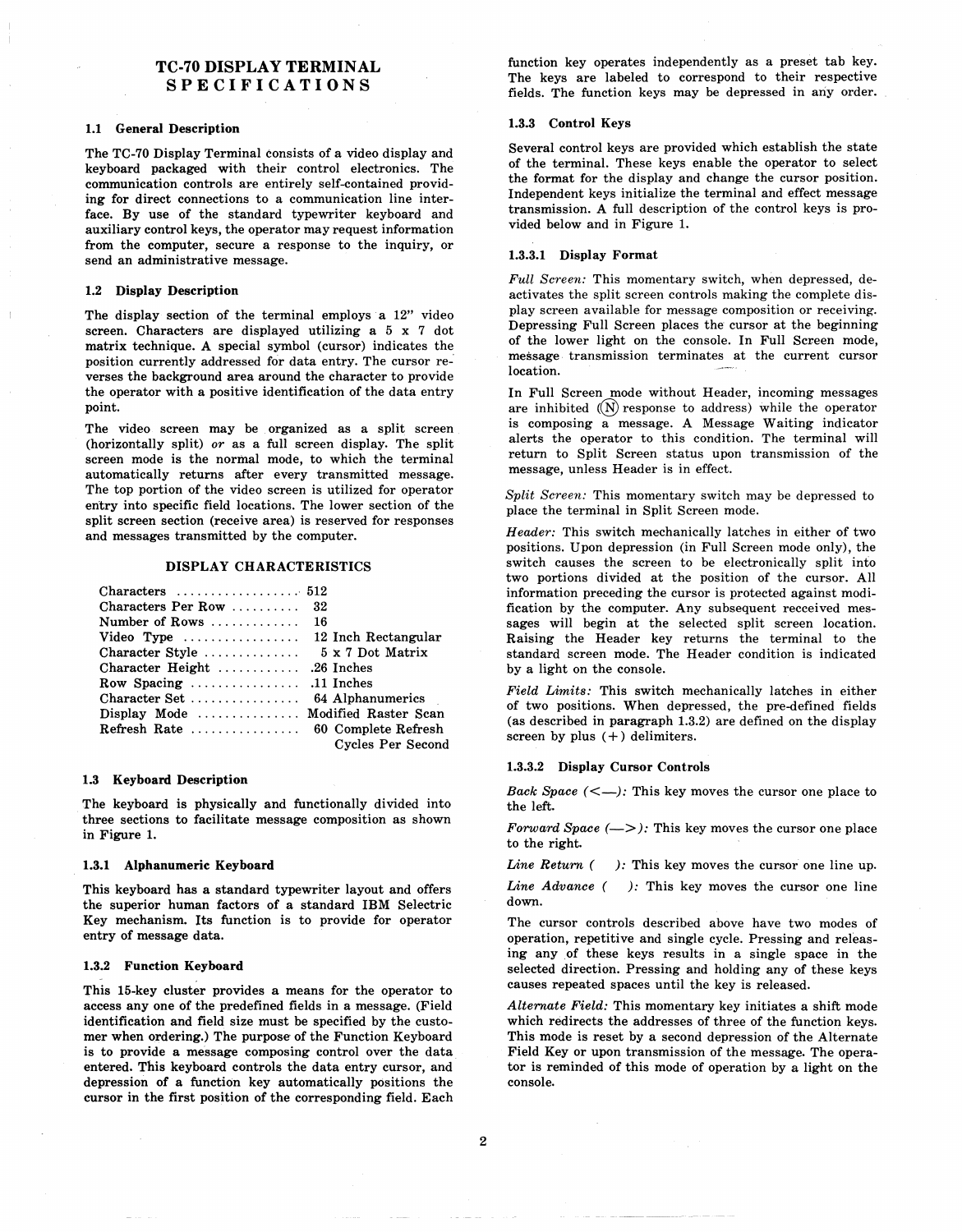*Home:* This momentary pushbutton returns the cursor to the beginning of the storage (upper left screen position).

*Print:* This momentary pushbutton initiates the printing of the display buffer from the beginning of the buffer to the end of the received message. This key is disabled in the absence of a printer attachment.

#### 1.3.3.3 Terminal Controls

The controls discussed below are demonstrated in Figure 1.

*Reset:* This pushbutton resets any error conditions (indicated by the error light on the console) or initializes the control electronics if there are no error conditions.

*Clear:* This pushbutton erases the display buffer except for the field delimiters in the case that Field Limit is depressed.

*Send:* This Pushbutton initiates the sending of the message composed by the operator. The actual transmission will not occur until the terminal is polled by the computer.

*Inquiry:* This pushbutton performs similar to Send. The only exception is the length of the message as defined in paragraph 2.1.1.

#### 1.3.3.4 Indicators

The indicators described below are shown in Figure 2.

*Message Waiting:* This light indicates that the terminal has refused to accept a message from the computer (N response to address) and may occur in Full Screen mode without Header during message composition.

*Alternate Field:* This light indicates that three of the function keys have been redirected to their alternate screen positions.

*Header:* This light signifies the Header mode described above.

*Full Screen:* This light signifies the Full Screen mode described above.

*Training:* This light alerts the operator to the disposition of the transmitted message as described in paragraph 3.6.

*Error:* This light alerts the operator to the following error conditions:

(1) Parity errors from the communication line or keyboard.

(2) Operator entry of data into a field delimiter position.

Both of these conditions will cause the keyboard to lock until the error is reset.

*Standby:* This light is on when the terminal is monitoring the communication line and neither transmitting nor receiving.

*Receive:* This light is on when the terminal is receiving data from the communications line.

*Transmit:* This light is on when the terminal is currently transmitting data on the communications line.

*Enter:* This light indicates that information may be entered from the keyboard.

#### 1.4 Communications Facilities

The communicator section of the terminal operates with a six-level BCD code identical to that employed by the IBM 2740 terminal (IBM PTTC/EBCD). As listed in Appendix D, the terminal offers several line control features, all of which are fully compatible with IBM 2740 and/or IBM 2741 line code and line control.

 $\omega = \omega$ 

The terminal operates start/stop at speeds up to 1200 baud. The interface is RS232 compatible for use with external modems. Internal modems are available for operation up to 1200 bits per second (See Appendix D).

#### 2. Functional Description

The various display format controls described have been designed to provide considerable flexibility for the system and software designer. This section suggests a few of the possible modes of operation for a conversational system.

#### 2.1 Message Formats

Three of the most useful message formats are discussed below. The choice of message format is entirely under operator control.

#### 2.1.1 Inquiry Format

Depression of the Inquiry function key after message composition initializes control electronics which will cause transmission of only those message fields which are required to initiate a meaningful inquiry from the computer database. The inquiry message length must be defined by the customer when ordering, and all inquiry data must be organized on the video screen as the first contiguous fields defined.

#### 2.1.2 Defined Data Entry Format

For the purpose of this specification, this format refers to the normal message consisting of the several fields which identify the previously defined "normal" data entry format. By definition, this message ends at the split screen boundary. To assure proper message length, the terminal must be in Split Screen mode prior to depressing Send.

#### 2.1.3 Administrative Message

This message type represents an extension of the Defined Data Entry format which requires that the Full Screen key be depressed prior to completing the message composition. A variable length message may be added to the "normal" data prior to depressing Send.

#### 2.2 Operating Procedure

Several operating mode changes are automated.

The terminal returns to Split Screen mode at the completion of each message transmission unless the terminal is in Header mode. The Enter mode (enabling message composition or change) will prevail in all non-error conditions except message transmission.

After an Inquiry message composition is complete, the Inquiry key is depressed to initiate transmission. While awaitmg message transmission to start and/or after transmission is complete, additional data may be entered into fields that have not been defined as part of the inquiry message. Further messages may be sent in response to computer replies by depressing the Inquiry key or the Send key.

### 3. Unique Features

Several unique features have been provided to optimize the Data Entry task. These features, some to which reference has been made, are explained below: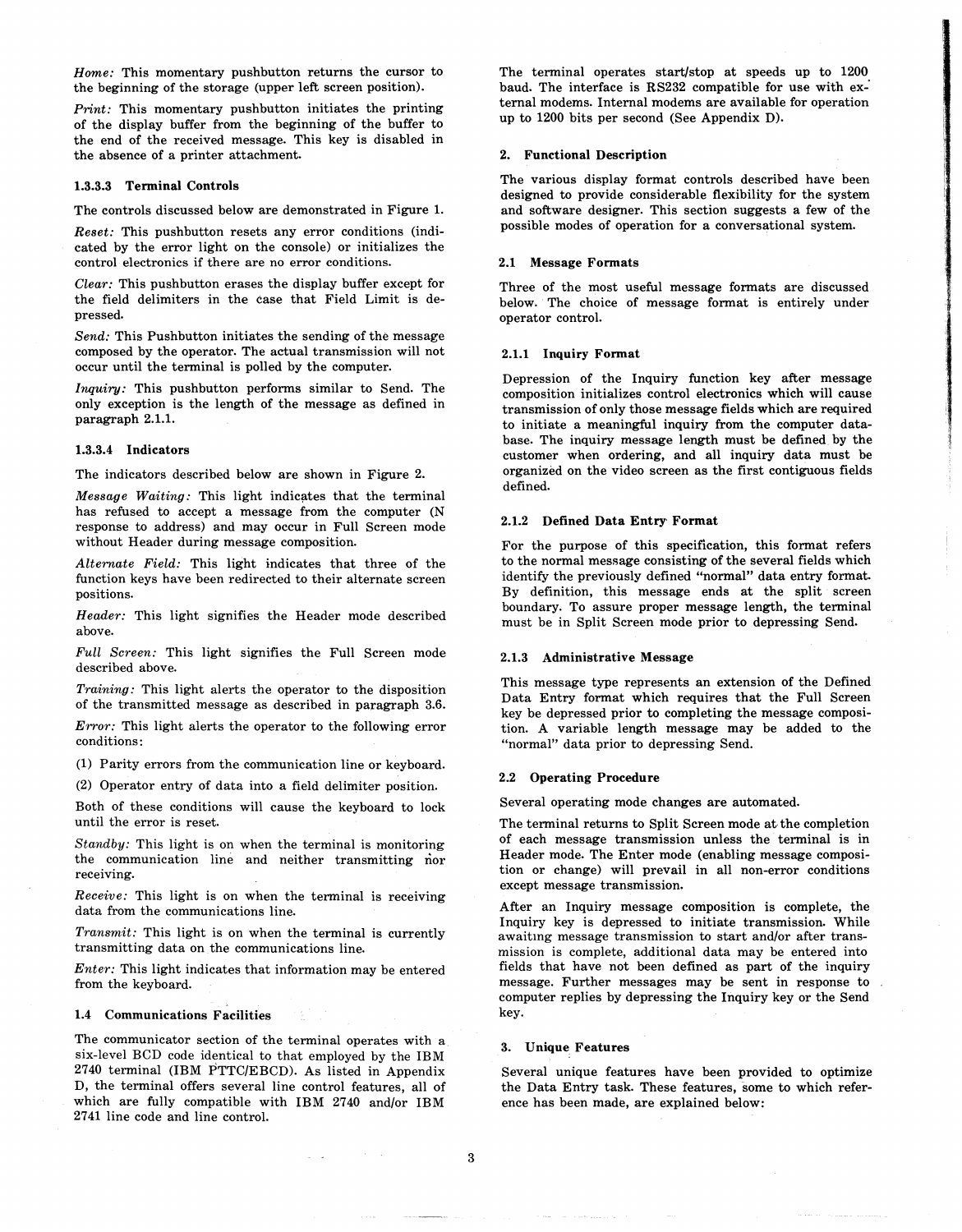#### 3.1 Field Delimiters

Field delimiters define the ends of each of the data message fields. They are provided to guide the operator during message composition. Should the operator attempt to enter data in a delimiter position the keyboard will lock and the error light will indicate that the selected field has been exceeded. Depressing the Reset key will restore the terminal to its operational status.

#### 3.2 Overlap

To facilitate rapid conversational response, the TC-70 Display Terminal has been provided with an overlap feature. The operator may enter or update data in the message composition section of the display screen under any of the following conditions:

- (a) Prior to initiating a Send operation (normal Enter mode).
- 
- (b) While awaiting transmission of a message.<br>(c) While waiting to receive a computer resport While waiting to receive a computer response.
- (d) During the receiving of a computer response.

#### 3.3 Packed Transmission

To conserve communication time, all unfilled positions in the composed message are not sent over the communication line. Field delimiters are transmitted to enable the computer software to determine data fields received (see paragraph 4.1).

#### 3.4 Receive Clear

The terminal, upon receiving' the first character of a message, clears the lower area of the screen prior to storing and displaying the new image.

#### 3.5 Changeable Field Limits

The specific locations of any message field delimiters can be changed in the field by service personnel.

#### 3.6 Training Mode

A toggle switch is provided to dictate a mode of operation which inserts a special character (Training) at the beginning of each transmitted message as a flag to the computer.

#### *4. Communication Line Format*

#### *4.1 Data Format*

The composed message is transmitted in the same order as it appears on the screen. Each message field is terminated by a plus  $(+)$  sign. All data and line control characters are presented in the IBM *PTTC/EBCD* code. The order of serial bit transmission is START, B, A, 8, 4, 2, 1, parity, and STOP. As described in paragraph 3.4, unused character positions in the message are not transmitted.

#### 4.2 Line Control

The line control codes are necessary to establish a coordination discipline between the terminal and the computer complex (or master station). Line control codes are used to establish priority of transmission or receiving (to prevent two or more terminals attempting to transmit over the same line simultaneously).

This terminal can be provided with any of the line control features offered by the IBM 2741 and IBM 2740. These special features (listed in Appendix D) are identical to their IBM 2740, 2741 counterparts.

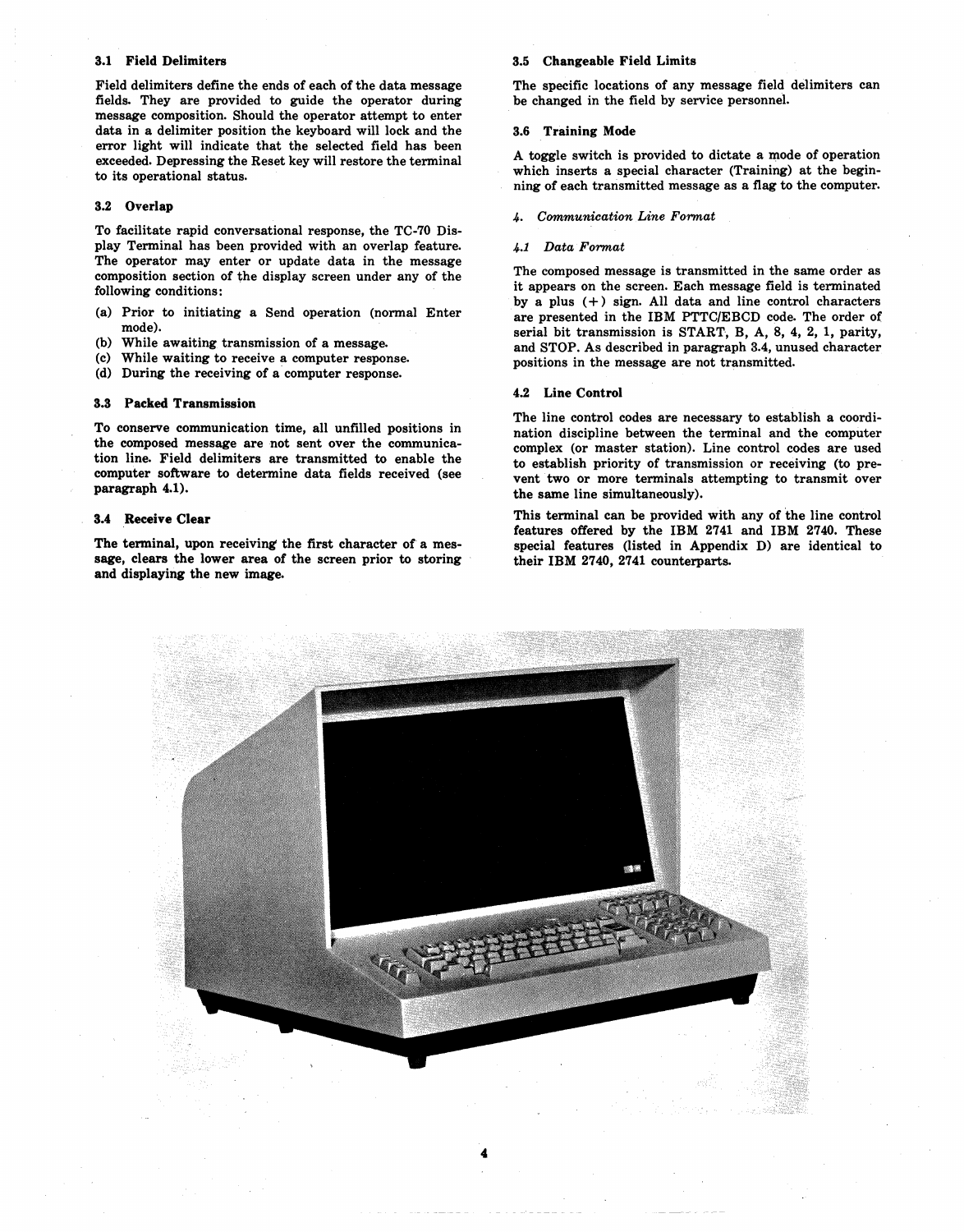APPENDIX A: CODE CHART

| $\sim$ |                              | $\mathsf{BA}$<br>$00\,$ |     |                              |                           |                    | BA<br>10               |                             |       | $\mathsf{BA}$<br>$\mathbf{11}$ |                  |                      |           |                |
|--------|------------------------------|-------------------------|-----|------------------------------|---------------------------|--------------------|------------------------|-----------------------------|-------|--------------------------------|------------------|----------------------|-----------|----------------|
| 8421   | $\sf U$                      | L                       | LC  |                              | U                         | L                  | $\mathsf{L}\mathsf{C}$ | ${\sf U}$                   | L     | $\mathsf{LC}$                  | $\sf U$          | $\mathsf{L}$         |           | LC.            |
| 0000   | SP                           | SP                      |     |                              | ¢                         | $\mathbf 6$        |                        |                             | -     | $\bigcirc$                     | $\boldsymbol{+}$ |                      | $\pmb{8}$ |                |
| 0001   | $\equiv$                     | $\mathbf{1}$            |     | $\ddot{\cdot}$<br>$\sqrt{2}$ |                           |                    |                        | $\mathsf J$                 |       |                                | ${\sf A}$        |                      |           |                |
| 0010   | $\lt$                        | $\overline{c}$          |     | $\mathsf S$                  |                           |                    |                        | $\mathsf K$                 |       |                                |                  | $\sf B$              |           |                |
| 0011   | $\ddot{\phantom{1}}$         | $\mathbf{3}$            |     | $\sf T$                      |                           |                    |                        | $\bf I$                     |       |                                |                  | $\mathsf C$          |           |                |
| 0100   | $\ddot{\bullet}$             | $\overline{4}$          |     | $\sf U$                      |                           |                    |                        | ${\sf M}$                   |       |                                |                  | D                    |           |                |
| 0101   | $\%$                         | 5                       |     |                              | $\ensuremath{\mathsf{V}}$ |                    | ${\sf N}$              |                             |       |                                | E                |                      |           |                |
| 0110   | $\mathbf{I}$                 | $\pmb{0}$               |     |                              | ${\sf M}$                 |                    | $\mathsf 0$            |                             |       |                                | $\mathsf F$      |                      |           |                |
| 0111   | $\left\langle \right\rangle$ | $\overline{7}$          |     |                              | $\mathsf X$               |                    | ${\sf P}$              |                             |       | ${\mathsf G}$                  |                  |                      |           |                |
| 1000   | $\star$                      | $\, 8$                  |     |                              | $\pmb{\mathsf{Y}}$        |                    | ${\sf Q}$              |                             |       | $\sf H$                        |                  |                      |           |                |
| 1001   | $\overline{\mathcal{L}}$     | 9                       |     |                              | $\mathsf Z$               |                    | ${\sf R}$              |                             |       | I                              |                  |                      |           |                |
| 1010   | $\mathcal{C}$                | $\boldsymbol{0}$        |     |                              |                           |                    |                        |                             |       | $\sim$                         |                  |                      |           |                |
| 1011   | $\mathbf{H}$                 | $\#$                    | (0) |                              | $\mathbf I$               | $\bar{\mathbf{y}}$ | $\circled{s}$          | $\mathbf{I}$                | $$$ . |                                |                  | $\ddot{\phantom{a}}$ |           | $(\mathsf{Y})$ |
| 1100   |                              |                         |     |                              |                           |                    |                        | $\mathcal{L}_{\mathcal{A}}$ |       |                                |                  |                      |           |                |
| 1101   |                              |                         |     |                              | INDEX                     |                    | CAR RET                |                             | TAB   |                                |                  |                      |           |                |
| 1110   | UC SHIFT                     |                         |     |                              |                           |                    | (B)                    | <b>BKSP</b>                 |       | LC SHIFT                       |                  |                      | $\sim$    |                |
| 1111   | $\binom{c}{c}$               |                         |     |                              | TRAINING                  |                    |                        | IDLE                        |       |                                | DELIMITER        |                      |           |                |

 $U$ :

UPPER CASE

 $\mathsf{L}$ : LOWER CASE

 $LC:$ LINE CONTROL

 $\overline{5}$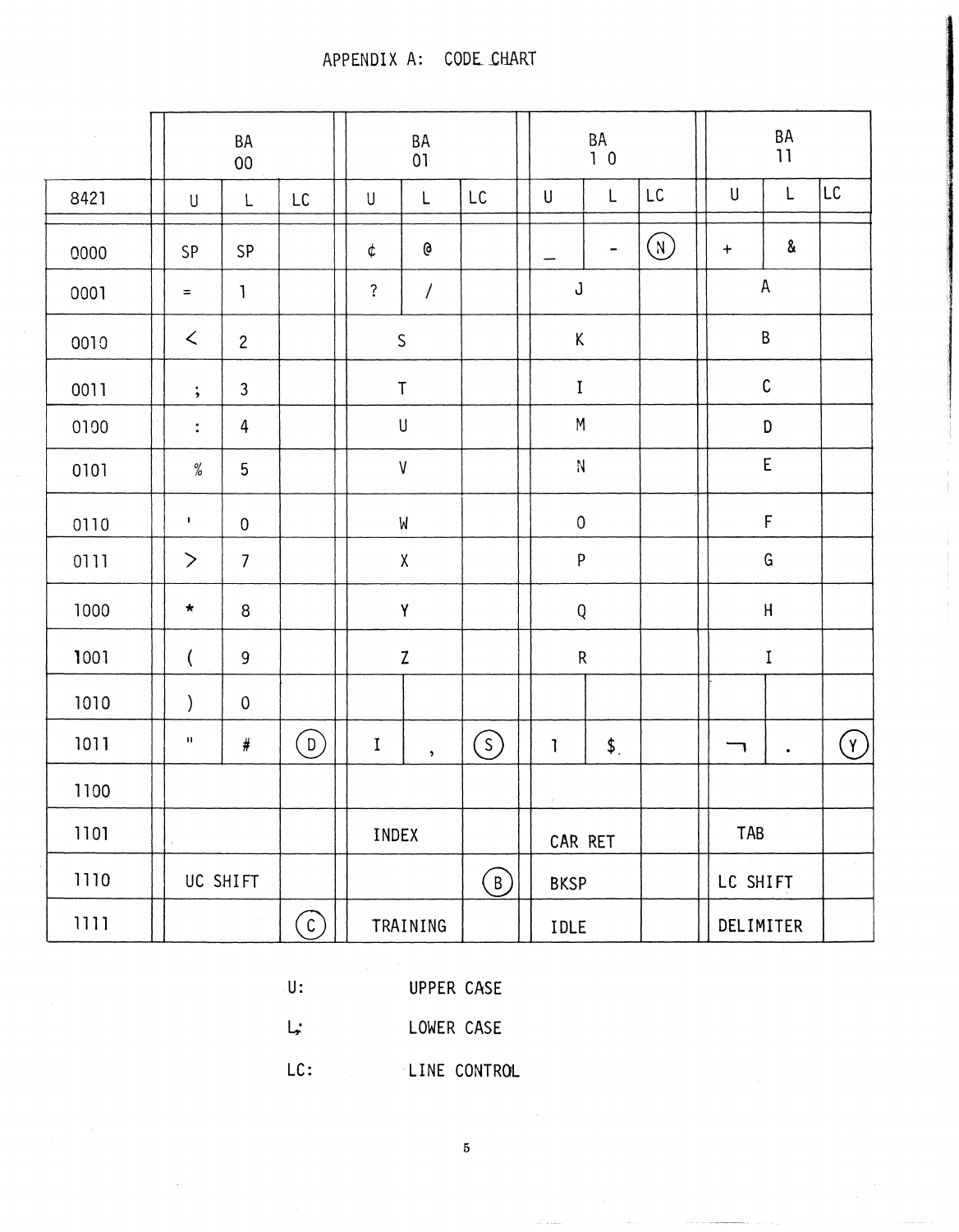# APPENDIX B: CHART FONT

# **ALPHABETICS**



# **NUMERICS**

# 610774575765

**SPECIALS** 又事!我是常常 我<sup>手</sup>手一点了,又多两字 主作重要的第三章 重。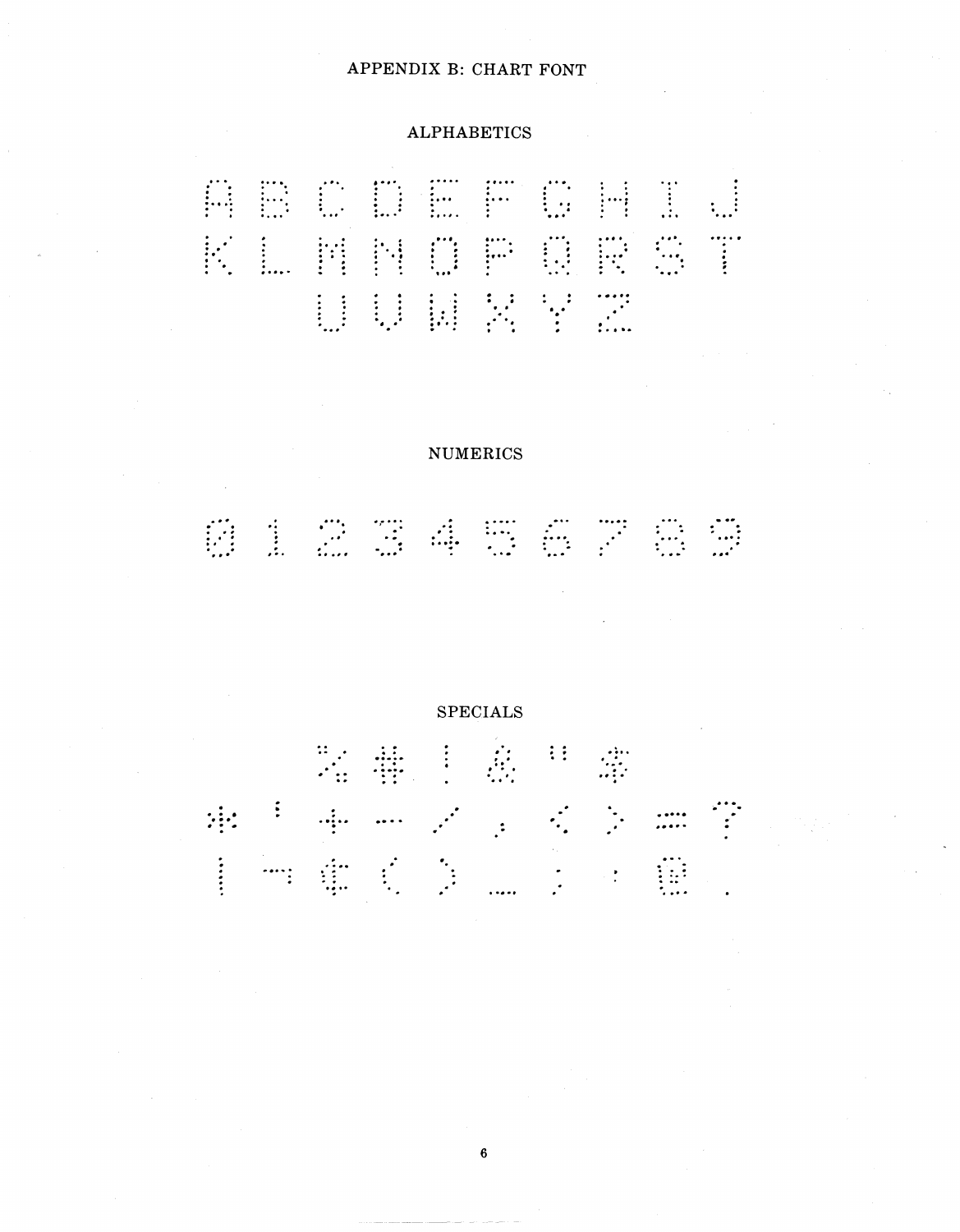# **APPENDIX C: OPTIONS**

The features listed below are standard options to be specified by the customer. All of the options are field changeable by trained personnel.

#### **Display Screen Locations**

All locations listed may be selected from the 256 character positions in the upper half of the display screen.

- (1) Split Screen location
- (2) Inquiry message length.
- (3) Cursor locations for the Function Keys
	- (a) 12 single key limits.
	- (b) 3 keys with alternate limits activated by the Alternate Field control.
- (4) Cursor location desired upon depression of Full Screen switch. This location will be set at the Split Screen location unless otherwise specified.

(5) Field delimiters which appear as plus signs  $(+)$  on the screen. A total of 15 delimiter positions are available.

#### **Terminal Identification**

Terminals with the station control special feature (see Appendix D) are provided with two addresses and with two master/slave choices.

A single 'character terminal address and a single character group address are available for station control. These characters must be chosen from alphabetic (AZ), numeric (0-9),  $(Q<sub>0</sub>)$ ,  $(\$)$ ,  $(.)$ , or  $(\&)$ .

Each terminal must be designated as a group master or group slave.

Each terminal must be designated as an all-call master or all-call slave should broadcast operation be desired.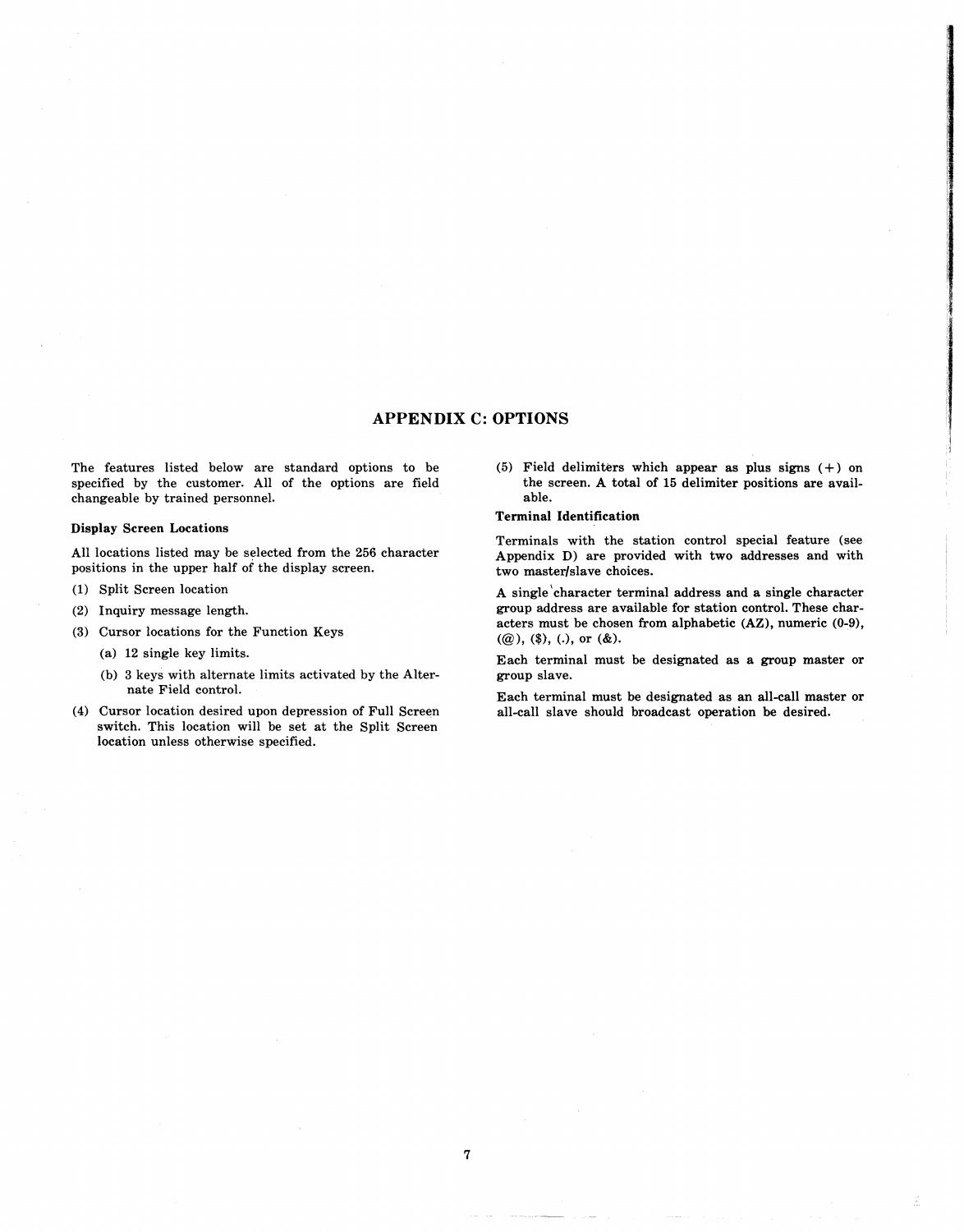# APPENDIX D: SPECIAL FEATURES

Several special features are available as additions to the basic TC-70. These features are listed below for reference.

#### Internal Modern

Two types of internal modems are available for the TC-70 for data rates up to 1200 bits per second. These modems are compatible with either the Bell 103 data set up to 300 bits per second or the Bell 202 data set up to 1200 bits per second.

#### Buffer and Display Capacity

Two special configurations are available,:

- (1) 1024 character buffer with 512 character display including a vertical roll control to access the total buffer.
- (2) 1000 character buffer and display organized as 20 rows of 50 characters each.

#### Printer Attachment

In addition to the standard printer control interface, a

printer adapter and IBM Selectric\* type output printer is available as an attachment to the TC-70.

#### Line Control Features

To optimize communication line use and offer full compatibility with IBM software support, several line control features are available, Detailed application information is available upon request or by reference to IBM SRL publication A24-3403-3. The features available are:

- (1) Station Control without prefix.
- (2) Station control with prefix.
- (3) 2741 compatibility.
- (4) Checking without Auto EOB.
- (5) Checking with Auto EOB.
- (6) Dial-up without transmit control.
- (7) Dial-up with transmit control.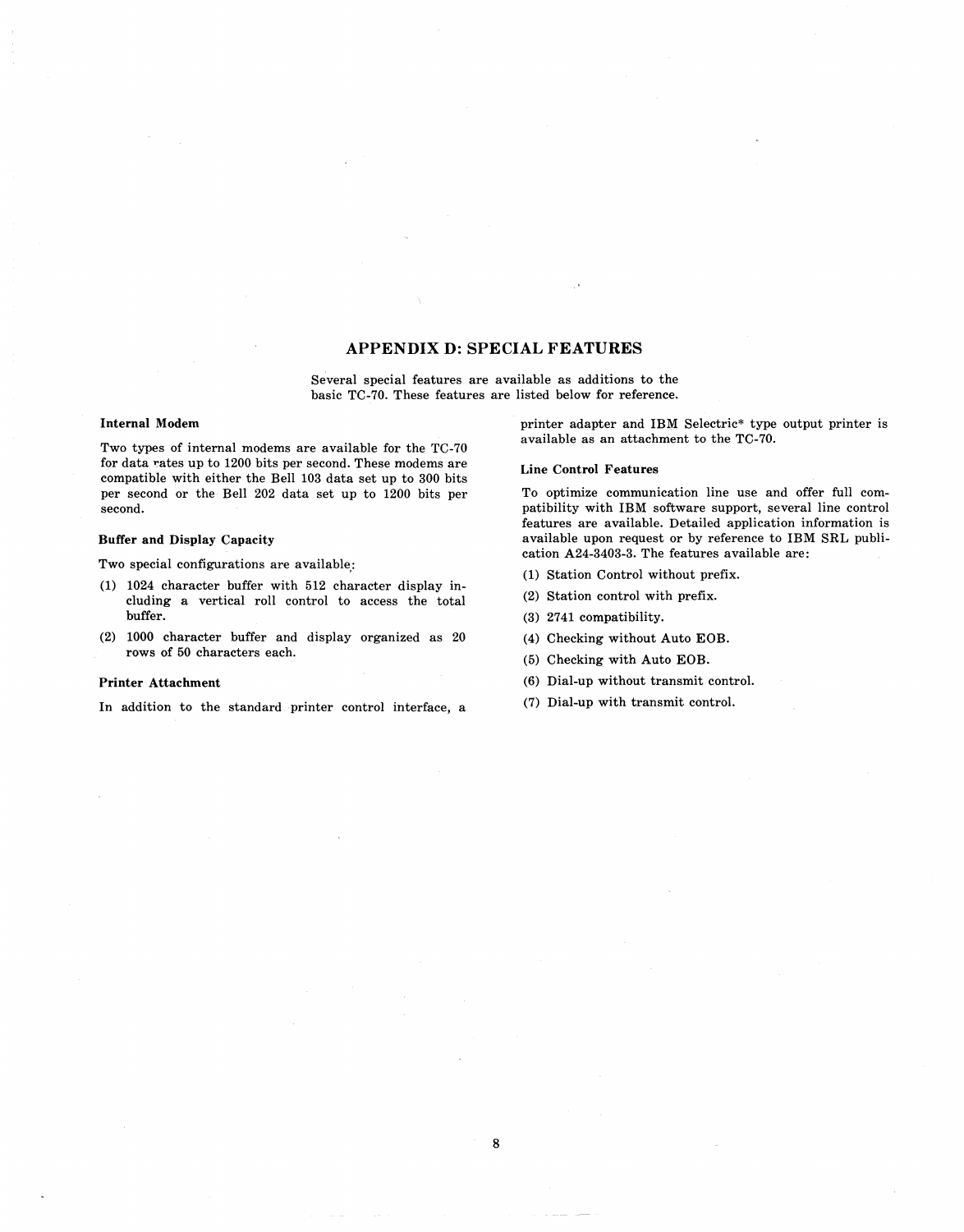

 $\bullet$ 

FIGURE 1